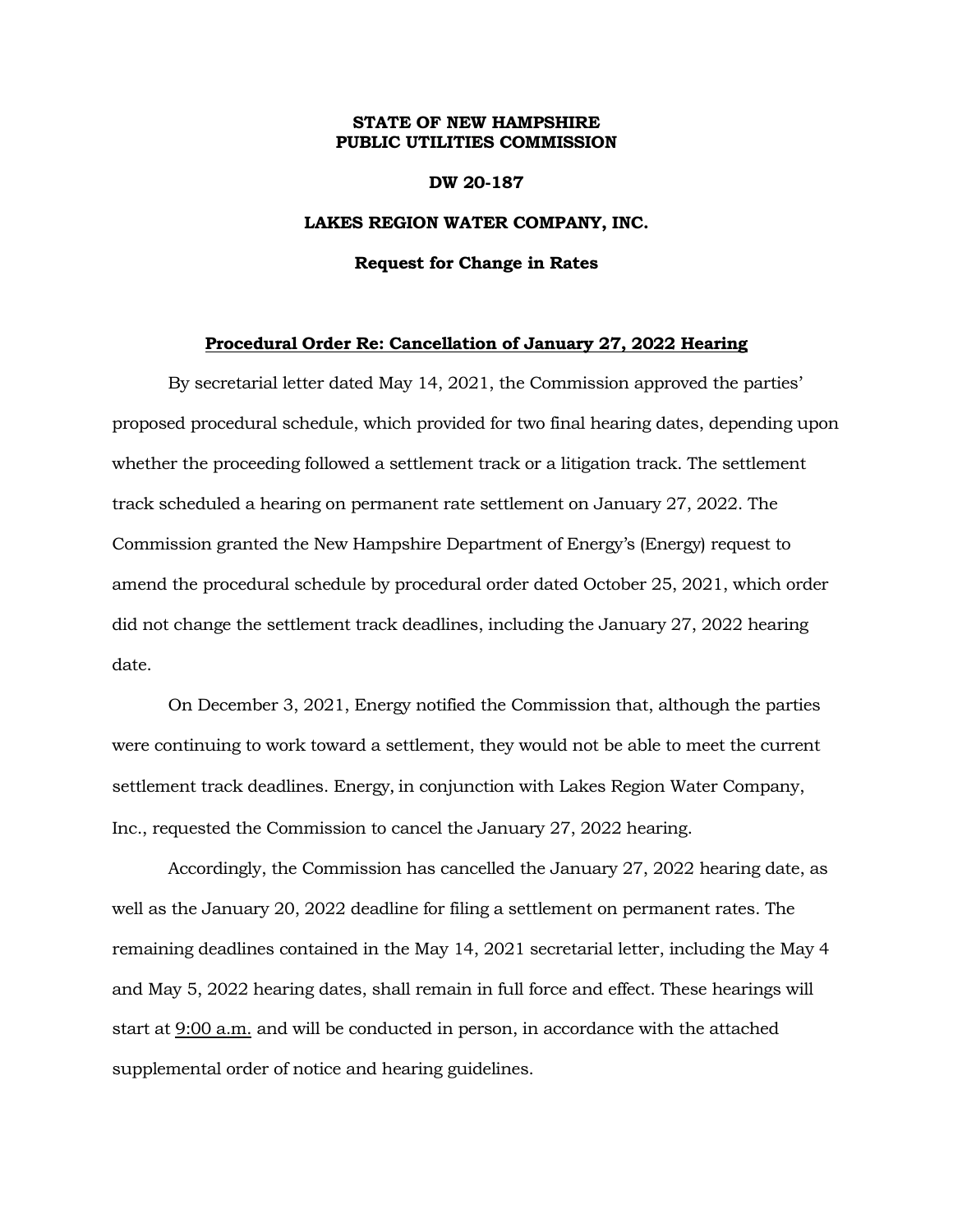DW 20-187 December 17, 2021 Page 2

So ordered, this seventeenth day of December, 2021.

 $\sim$   $\sim$   $\sim$   $\sim$   $\sim$   $\sim$   $\sim$   $\sim$ 

Daniel C. Goldner Presiding Officer Chairman